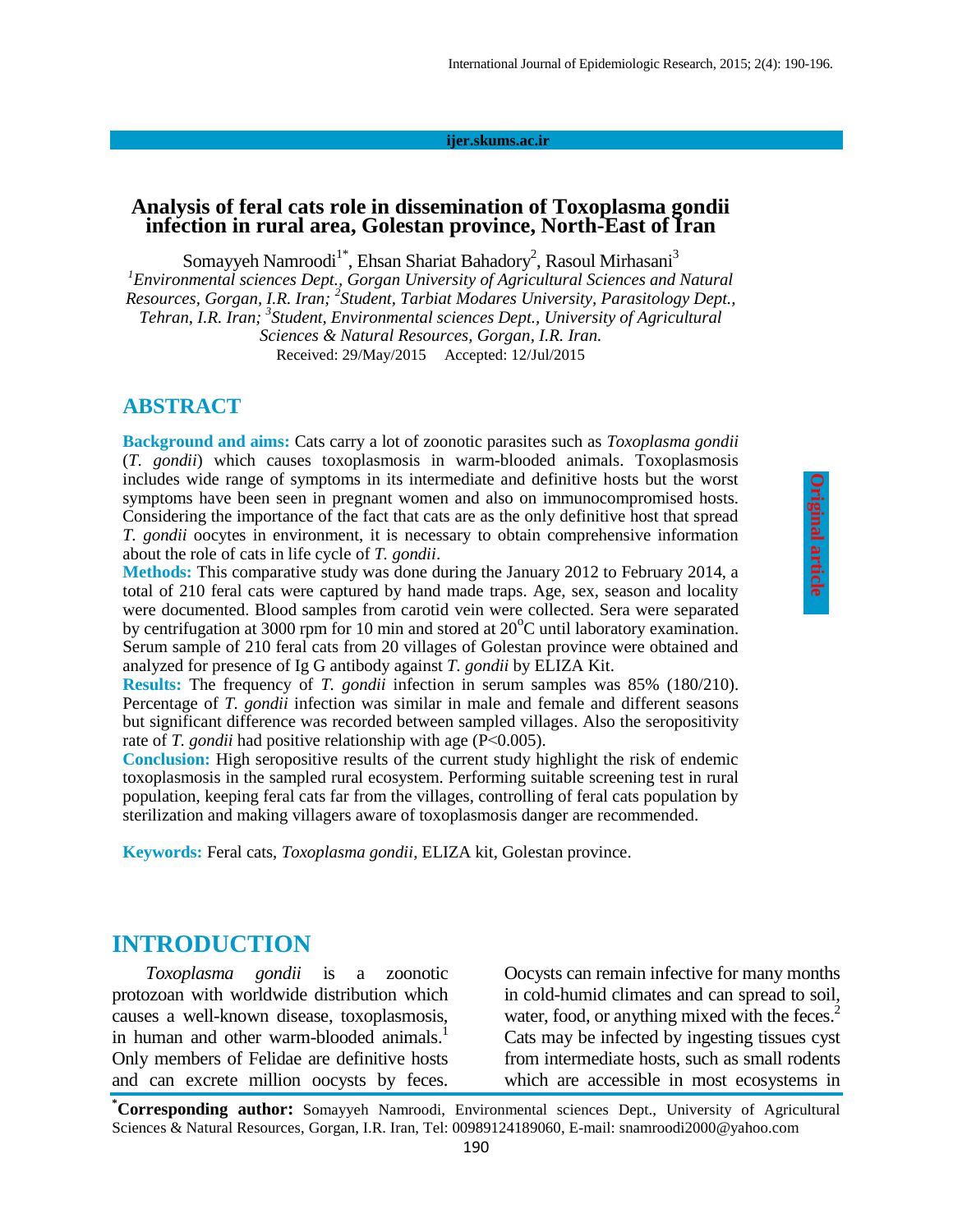high numbers.<sup>3</sup> Toxoplasmosis is mainly introduced to intermediate host by usages of oocyst contaminated foods and water. *T. gondii* generally does not produce clinical symptoms in healthy adult human. Although, women newly infected with *Toxoplasma* during pregnancy and with a damaged immune system should be aware that toxoplasmosis can seriously make ill, and it can sometimes be fatal. 4

Congenital toxoplasmosis specially during the first or second trimester (up to week 27 of the pregnancy) can have bad effects on fetus including: hydrocephalus, epilepsy, jaundice, eye infections and reduce vision, an enlarged liver or spleen, growth problems and cerebral palsy.<sup>5</sup> Fetal mortality of other intermediate host such as sheep and cattle by *T. gondii* infection has been reported. Regarding the effect of *T. gondii* on animal production and the importance of safety of human being, toxoplasmosis is in economic importance and public health concern for both veterinary and medical sciences. 6

Golestan province is consist of three areas of mountain, foothill and plane and has a Mediterranean and desert climate. This kind of climate makes it suitable for presence of many villages and also different species of mammal (which can act as intermediate and definitive host of *T. gondii*). 7

In the villages of Golestan province, large numbers of stray cats are found roaming residential streets and increasing the risk of public health for animals and humans. 7

Also, human and cat habitats are overlapped in rural areas of Golestan province. So analysing *T. gondii* infection in feral cats can give suitable data to calculate the degree of environmental contamination and risk of toxoplasmosis outbreak in villagers of Golestan province.

To the best of our knowledge this study is the first serological survey of *T. gondii* infection of feral cats in Golestan province. There are lots of tests for detection of the

positive infection with *T. gondii* such as LAT, ELISA, indirect hem agglutination assay (IHA) and PCR for various target genes. The LAT and ELISA are now widely available for serological diagnosis of toxoplasmosis but ELISA avidity method with 97% sensitivity and high specify is very useful to detect toxoplasmosis infection. 6,7 The problem of this study was the sampling of feral cats serum and preparing appropriate ELISA kit. The aim of this study was to analyse the role of feral cats in dissemination of *Toxoplasma gondii* infection in rural area.

# **METHODS**

Golestan province includes 14 counties with 60 townships and 1021 villages, lying within the  $36^{\circ}30'$  to  $38^{\circ}8'$  N and  $53^{\circ}57'$  to 56°22' E, is located in North-East Iran. This province with more than 1 750 000 populations covers an area of 20 893 km2. Different regions of Golestan province have different climate and are notably heterogeneous. Northern parts are located in the arid and semi-arid climate, southern parts show a mountainous climate, and central and southern west parts have a moderate Mediterranean climate.<sup>7</sup> Feral cats were collected from 20 villages of 5 towns locating in different climates of Golestan province (Figure 1).



Figure 1: AZ= azadshahr, AG= agh ghala, G= gorgan, BT= bandar torkaman, GO= gonbad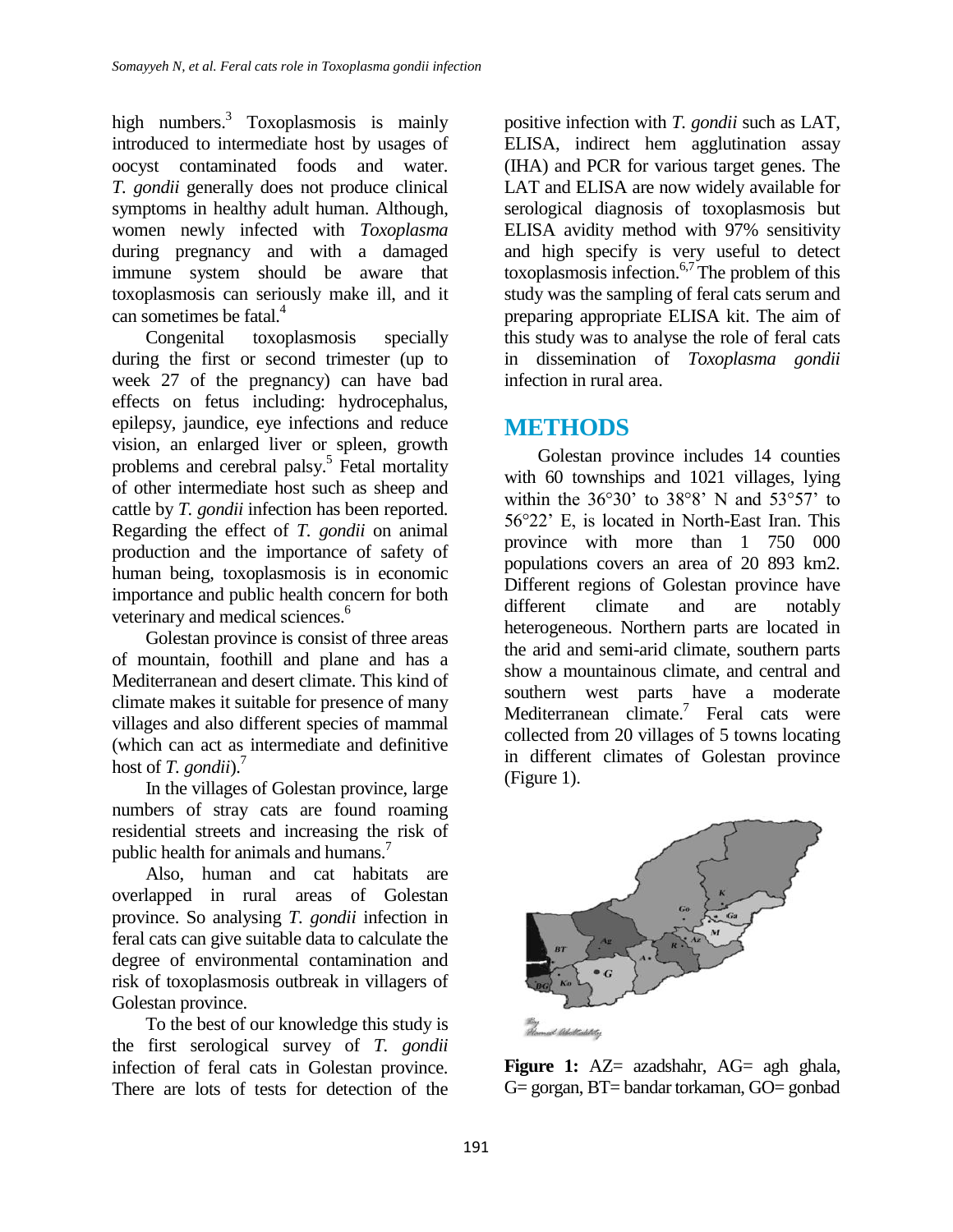During the January 2012 to February 2014, a total of 210 feral cats were captured by hand made traps. Age, sex, season and locality were documented. Blood samples were obtained from carotid vein. Sera were separated by centrifugation at 3000 rpm for 10 min and stored at 20 C0 until laboratory examination.

Designed ELIZA avidity test was used for detection of toxoplasma IgG. ES antigen (ESA) is excretory-secretory antigen that used to design ELISA avidity kit to detect toxoplasma IgG antibody.

Test procedure: 1. 100λ of serum sample was added to ELISA avidity wells; 2. Samples incubated for 30 minutes at 370C; 3. Palates were washed for three times with PBS (ELISA WASHER); 4. 100λ enzyme conjugate added to these plates; 5. The mixure Incubated for 30 minutes in 370C; 6. Then 100 substrate (TMB) was added; 7. Stop

solution was added and then red by 450nm ELISA reader

The normal range is  $\langle 0.8 \text{ but the result } \rangle 1.1$  is positive for toxoplasmosis.

The analyses consist of 4 main parts: age, sex, season, and locality. Chi-square tests were used to analyse the differences among the obtained results.

## **RESULTS**

Of 210 feral cats, 90 were male and 120 were female. The age ranges of cats were from 1 to 7≤years old. All the feral cats were short hair and in 180 out of 210 feral cats *T. gondii* IgG was detected in positive range.

Seropositivity rate of *T. gondii* had positive relationship with age and it was higher in older groups. No difference was found in seropositivity of males and females and also seasons. Serologic results showed lower rate of *T. gondii* infection in feral cats of Agh-ghala and Bandar-Turkmen (Table 1).

| Variable                   | <b>Number tested</b> | Number of positive cases | Percent of positive cases |
|----------------------------|----------------------|--------------------------|---------------------------|
| <b>Serological results</b> | 210                  | 180                      | 85%                       |
| <b>Trapping Locality</b>   | Gonbad= $45$         | Gonbad= $38$             | Gonbad= $84\%$            |
|                            | Bandar Turkmen=40    | Bandar Turkmen=31        | Bandar Turkmen=77%        |
|                            | Gorgan= $51$         | Gorgan=49                | Gorgan= $96\%$            |
|                            | Aghghala=49          | Aghghala= $38$           | Aghghala=77%              |
|                            | $Azadshahr=25$       | $Azadshahr=24$           | $Azadshahr=96%$           |
| <b>Sex</b>                 | $Male = 90$          | $Male = 75$              | Male= $83\%$              |
|                            | $Female=120$         | $Female=105$             | Female=87%                |
| Age                        | $1 - 3 = 35$         | $1 - 3 = 20$             | $1 - 3 = 57\%$            |
|                            | $3/1 - 5 = 85$       | $3/1 - 5 = 80$           | $3/1 - 5 = 94\%$          |
|                            | $5/1 - 7 = 90$       | $5/1 - 7 = 80$           | $5/1 - 7 = 88\%$          |
| <b>Season</b>              | Spring= $42$         | Spring= $36$             | Spring= $85\%$            |
|                            | $Summer = 57$        | $Summer = 50$            | Summer=87%                |
|                            | Autumn=56            | Autumn $=48$             | Autumn=85%                |
|                            | $Winter=55$          | Winter=46                | Winter= $83\%$            |

**Table 1:** Results of the current investigation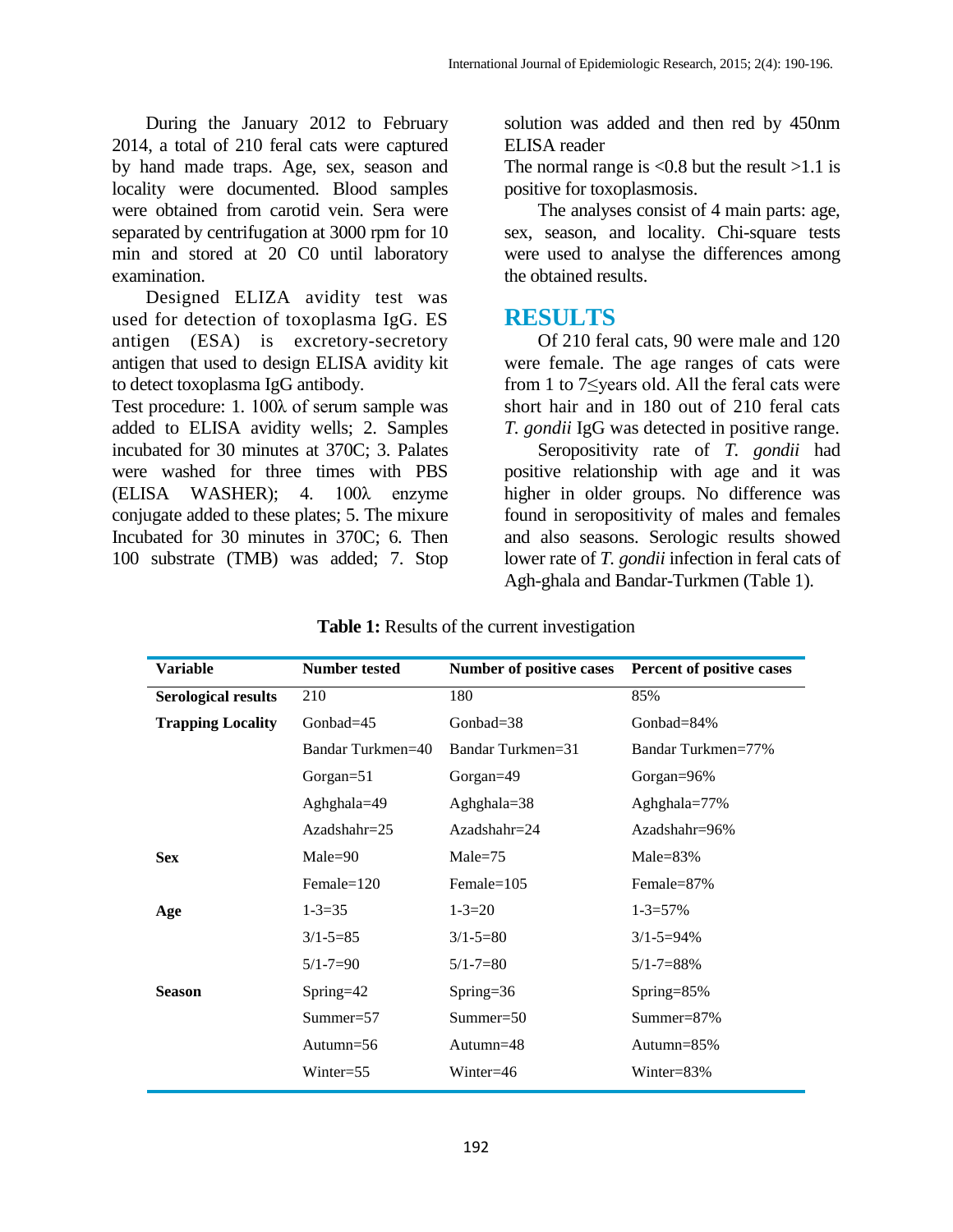In the Figure 1 it was showed that the maximum percentage of positive toxoplasmosis infection in Gorgan and Azadshahr city is shown.



**Figure 1:** Percentage of positive cases with attention to locality

In Figure 2, the number of positive toxoplasmosis infection with attention to season is shown. For example, the total samples were 55 feral cats at winter season and the number of positive cases in this season was 46.



**Figure 2:** Number of positive cases with attention to season

In Figure 3, it shows the number of positive cases with attention to locality. For example, the total samples in Gorgan city were 51 feral cats and the number of positive toxoplasmosis infection in this city was 49.



**Figure 3:** Numbers of positive cases with attention to locality

## **DISCUSSION**

Despite *Toxoplasma gondii* infection of one-third of the population in developed countries, toxoplasmosis seems to be one of the neglected parasitic infections.<sup>8</sup>

Regarding the freely living of feral and stray cats in the cities and also the presence of them in large number in rural areas, obtaining data about *T. gondii* dynamic from cats' population in rural area is critical for the establishment of monitoring programs.

Although such monitoring could give us suitable information related to the disease exposure for high risk human population as an important zoonotic disease. Different studies have been done on *T. gondii* infection in humans, cats, goats, sheep and also birds in Iran.

All of them have been introduced toxoplasmosis as one of the major zoonotic infection diseases in Iran. 9-12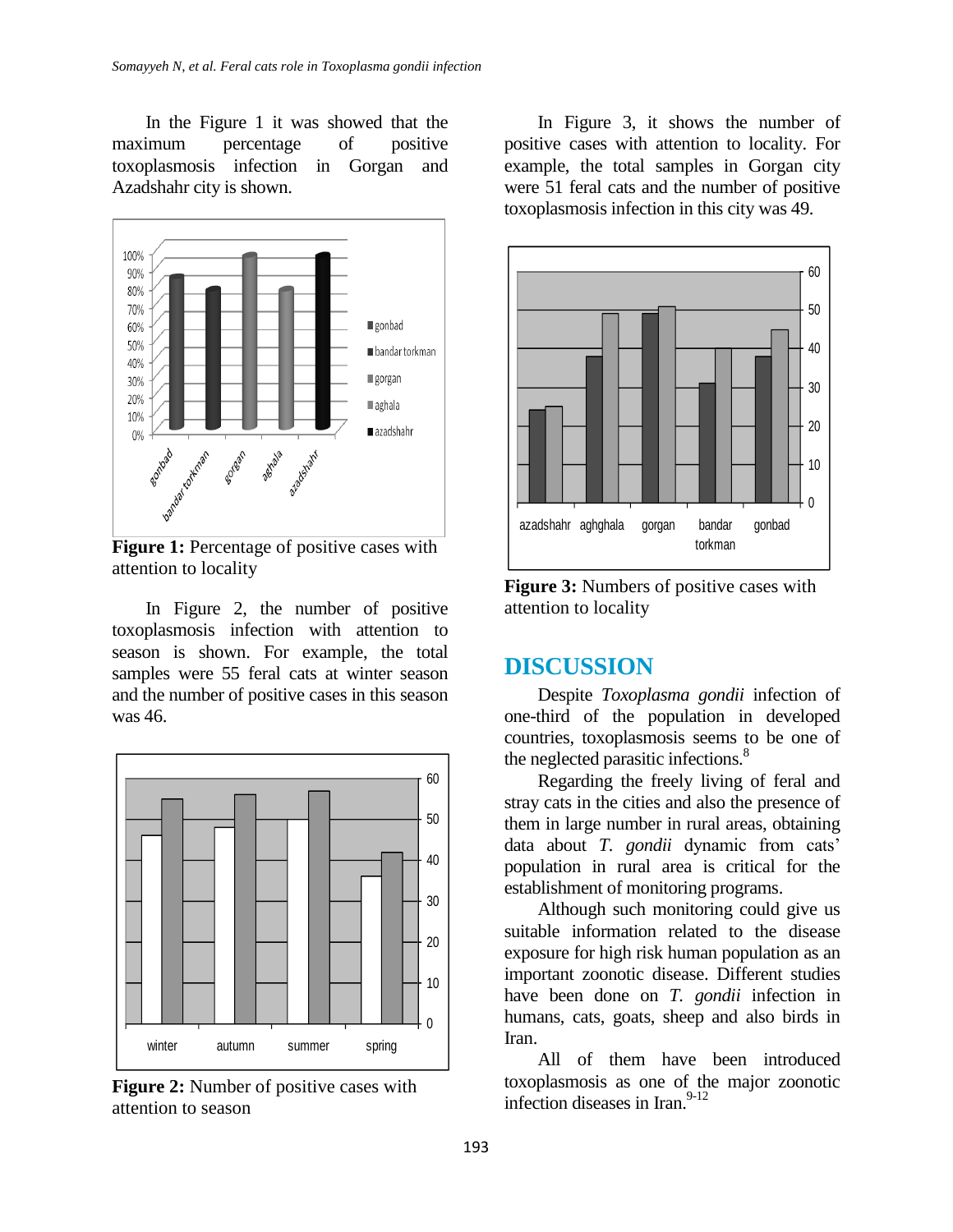Result of the recent studies revealed that 85% of *T. gondii* infections of sampled feral cats were from 20 villages of Golestan province. Regarding to the climate characteristic of Golestan province and theoretical defined suitable conditions for growth of *T. gondii* oocysts, detection of high rate of seropositive samples was expectable.<sup>12,13</sup>

Prevalence of 40% of *T. gondii* antibodies in stray cats in Sari, Northern area in Iran, was reported by Sharif and his colleagues, 2009. They detected anti *T. gondii* antibodies with latex agglutination test (LAT) on 100 serum samples collected from stray cats in 5 urban areas of Sari. Sari is located in the neighbourhood of Golestan province in North Iran and has humid climate which has been introduced suitable for *T. gondii* growth, but *T. gondii* infection of stray cats in Sari is lower than *T. gondii* infection of feral cats in Golestan province. The significant difference between these two similar studies may be due to difference in sampled population, sensitivity of applied test for surveying anti *T. gondii* antibody, degree of contamination of food of stray cats by *T. gondii* and also sampled area. Result of related studies in Garmsar 82.2%, Urmia (86%) and Tehran (89%) had the most similarity with result of current study  $(85\%)$ .<sup>14-16</sup> Another similar study in Tehran on stray and household cats showed that 90% and 36% were seropositive, respectively.<sup>17</sup>

A study in Tabriz by Jamali clarified 36.2% *T. gondii* infection of cats by using dye test differed from our methods. <sup>18</sup> In this study most positive samples were belonged to Azadshahr villages and also to Gorgan villages. Comparing to Bandar-Turkmen, Gonbad and Aghghala that have semi-arid and arid climates, these two regions have humid climate. So, detection of higher positive sample in Azadshahr villages and also in Gorgan villages can be due to more suitable condition for growing of *T. gondii* oocysct in

these areas. Also Mostafavi et.al. reported that the highest prevalence of human toxoplasmosis is 70%, which is in humid regions of North in Iran.<sup>19</sup>

The sex-seroprevalence pattern found in this study is similar to those found by Raeghiet et.al., and Haddadzadeh et.al.<sup>17-19</sup>

In Sari by contrast, differences between *T. gondii* infections were detected between male stray cats and female stray cats. Most of the studies didn't report any significant difference in *T. gondii* infection between the two sexes and the role of sexuality in *T. gondii* exposure is not clear. 20

Also, seropositivity of sampled cat were the same as in different seasons, but sharif et.al have reported more seroprevalence of *T. gondii* of stray cat in spring.<sup>20</sup>

In this study, the results of the ELIZA test indicated seropositivity of samples grows up by age. In addition, Raeghi et al. Hamidnejat et al. and Sharif et al. have reported the significantly positive relationship between anti *T.gondii* antibody and age. $^{20,\bar{21}}$ 

Given that older cats have more time to be in contact with *T. gondii* (compared to juvenile cat), obtained result is acceptable. Serological surveys are good indicators of the occurrence of *T.gondii* infection in cats because serologically positive cats probably shed oocysts but molecular test such as PCR is more sensitive and specific. So, molecular studies is recommended. 21-23

Comparing the average range of cat toxoplasmosis prevalence in Iran, which is 5.4% to 90%, the result of the current study was in the maximum degree and it highlights the danger of toxoplasmosis outbreak in villager of Golestan province.<sup>21-23</sup> Hence, human populations in villages need to be made fully aware of potential environmental contamination with *T. gondii* oocysts by cats and the important role of the feral cats plays in the spreading of toxoplasmosis. Controlling programs of urban stray cat populations such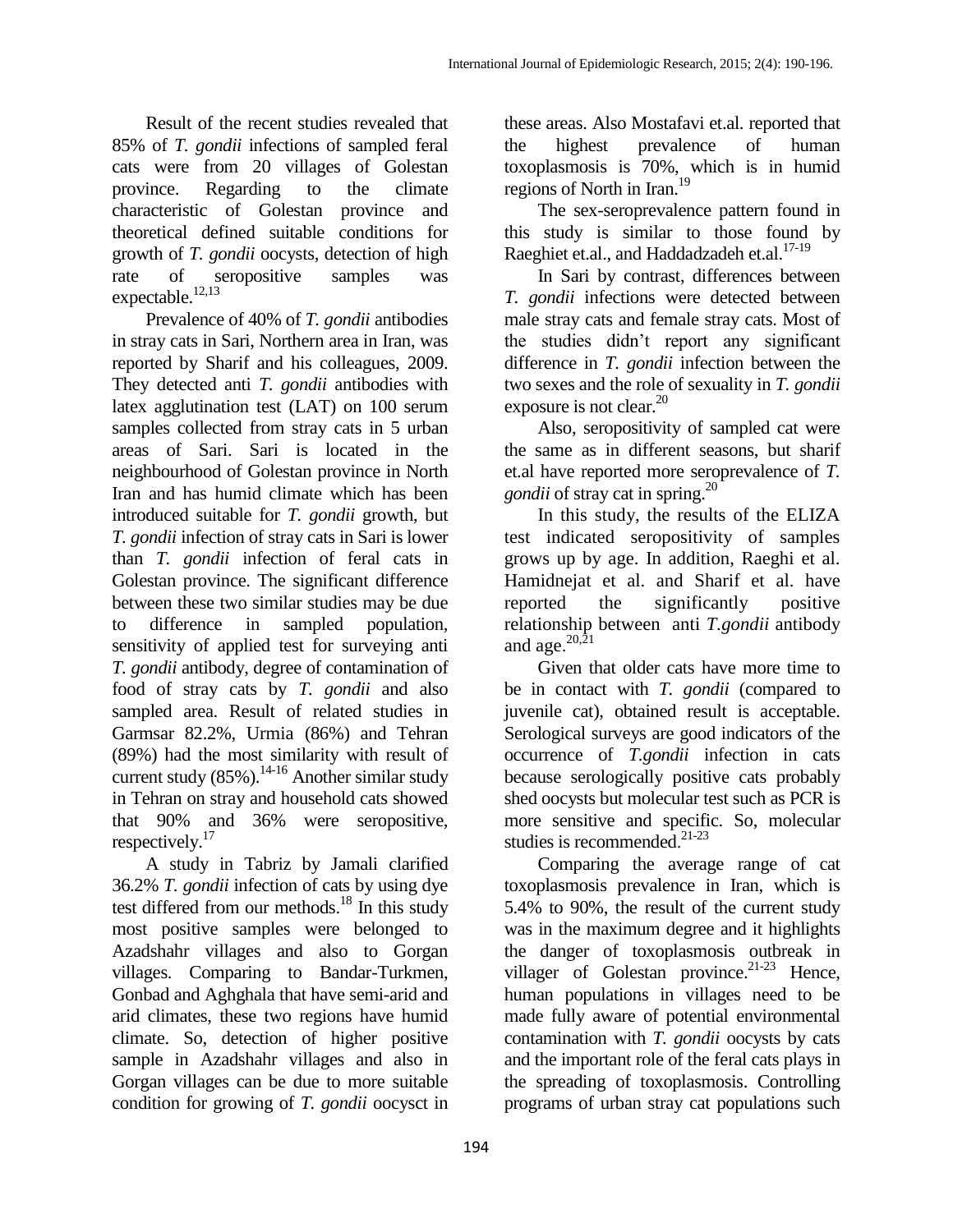by sterilization is needed in order to reduce the risk of T.gondii transmition to animals and humans. More study on toxoplasma infection of intermediate host such as rodents can give us useful data for managing the controlling program such as eradication of rodents in rural areas. 21-23

#### **CONFLICT OF INTEREST**

The authors declare no conflict of interest.

## **ACKNOWLEDGEMENT**

We are grateful to thank all people who kindly helped us in conducting this research.

### **REFERENCES**

1. Da Silva AV, De Moraes Gimenes Bosco S, Langoni H, Bagagli E. Study of Toxoplasma infection in Brazilian wild mammals: serological evidence in Dasypus novemcinctus Linnaeus, 1758 and Euphractus sexcinctus Wagler, 1830. Vet Parasitol. 2006; 135(1): 81-3.

2. Frankel JK. Toxoplasmosis. In: Gilles H, editor. Protozoal disease. USA: Arnold press; 1999.

3. Salibay CC, Claveria FG. Serologically Confirmed *Toxoplasma gondii* Infection in Philippine Rattus spp. and its Histopathology in Mus musculus. Phil J Sci. 2005; 134(2): 95-104.

4. Dupont CD, Christian DA, Hunter CA. Immune response and immunopathology during toxoplasmosis. Semin Immunopathol. 2012; 34(6): 793-813.

5. Bin Dajem SM, Almushait MA. Detection of *Toxoplasma gondii* DNA by PCR in blood samples collected from pregnant Saudi women from the Aseer region, Saudi Arabia. Ann Saudi Med. 2012; 32(5): 507-12.

6. Ghazaei C. Serological survey of antibodies to *Toxoplasma gondii*. Afr J Health Sci. 2006; 13(1-2): 131-4.

7. Weather Centre Hashem Abad of Gorgan. Status climate province of Golestan province. Hashem Abad, Iran. Meteorological Bureau. 2007.

8. Montoya JG, Liesenfeld O. Toxoplasmosis. Lancet. 2004; 363(9425): 1965-76.

9. Ghorbani M, Edrissian GH, Afshar A. Serological survey of human toxoplasmosis in mountainous regions of the north-west and south-west parts of Iran (1976-77). Trans R Soc Trop Med Hyg. 1981; 75(1): 38-40.

10. Hoghooghi-Rad N, Afraa M. Prevalence of toxoplasmosis in humans and domestic animals in Ahwaz, capital of Khoozestan Province, south-west Iran. J Trop Med Hyg. 1993; 96(3): 163-8.

11. Valian HK, Ebrahimi A. Prevalence of *Toxoplasma gondii* in birds of Kerman city by serological and parasitological methods. Iran J Public Health. 1994; 23(1-4): 25-33.

12. Sharif M, Gholami S, Ziaei H, Daryani A, Laktarashi B, Ziapour S, et al. Seroprevalence of *Toxoplasma gondii* in cattle, sheep and goats slaughtered for food in Mazandaran province, Iran, during 2005. Vet J. 2007; 174(2): 422-4.

13. Ghazaei C. Serological survey of antibodies to *Toxoplasma gondii*. Afr J Health Sci. 2006; 12: 114-7.

14. Hooshyar H, Rostamkhani P, Talari S, Arbabi M. *Toxoplasma gondii* infection in stray cats. Iran J Parasitol. 2007; 2(1): 18-22.

15. Sayyed Tabaei J. Study of Toxoplasmosis in stray cats of Tehran [dissertation]. Tarbiat Modares University, Iran; 1992.

16. Tehrani-Sharif M, Jahan S, Alavi SM, Khodami M. Seroprevalence of *Toxoplasma gondii* antibodies of stray cats in Garmsar, Iran. J Parasit Dis. 2015; 39(2): 306-8.

17. Haddadzadeh H, Khazraiinia P, Aslani M, Rezaeian M, Jamshidi S, Taheri M, et al. Seroprevalence of *Toxoplasma gondii* infection in stray and household cats in Tehran. Vet Parasitol. 2006; 138(3): 211-6.

18. Jamali R. The prevalence of *Toxoplasma gondii* in cats, Tabriz, Iran. J Tabriz Uni Med Sci. 1996; 32(38): 9-16.